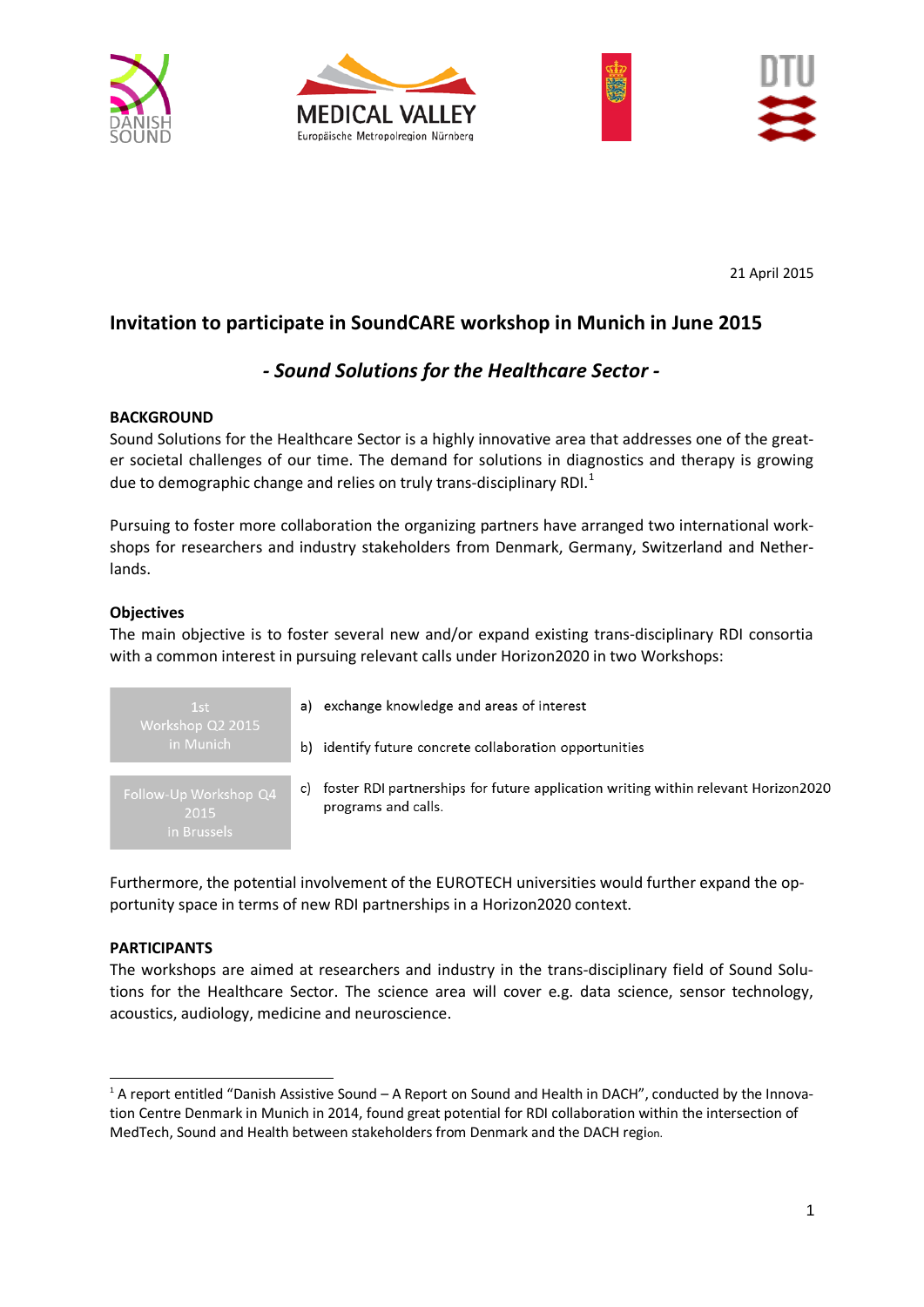







### **FINANCIAL SUPPORT TO PARTICIPANTS**

Extraordinarily, and due to the estimated high potential of this trans-disciplinary research area, the two workshops are supported by The Danish Agency for Science, Technology and Innovation through the Innovation Centre Denmark in Munich.

Hence, we are happy to be able to invite you to participate in this workshop and offer to reimburse part of your expenses related to travel and accommodation. We will get back with more practical information about this incl. a recommended hotel as soon as we know the number of interested participants.

Please find suggested agenda for workshop 1 on p. 3 and contact & registration information on p. 4.

We sincerely hope to see you in June. On behalf of the organizing partners,

Eske Bo Knudsen Danish Sound Innovation Network / Technical University of Denmark

Marco Wendel Medical Valley EMN

Emilie Sidsel Normann Innovation Centre Denmark Danish Consulate General, Munich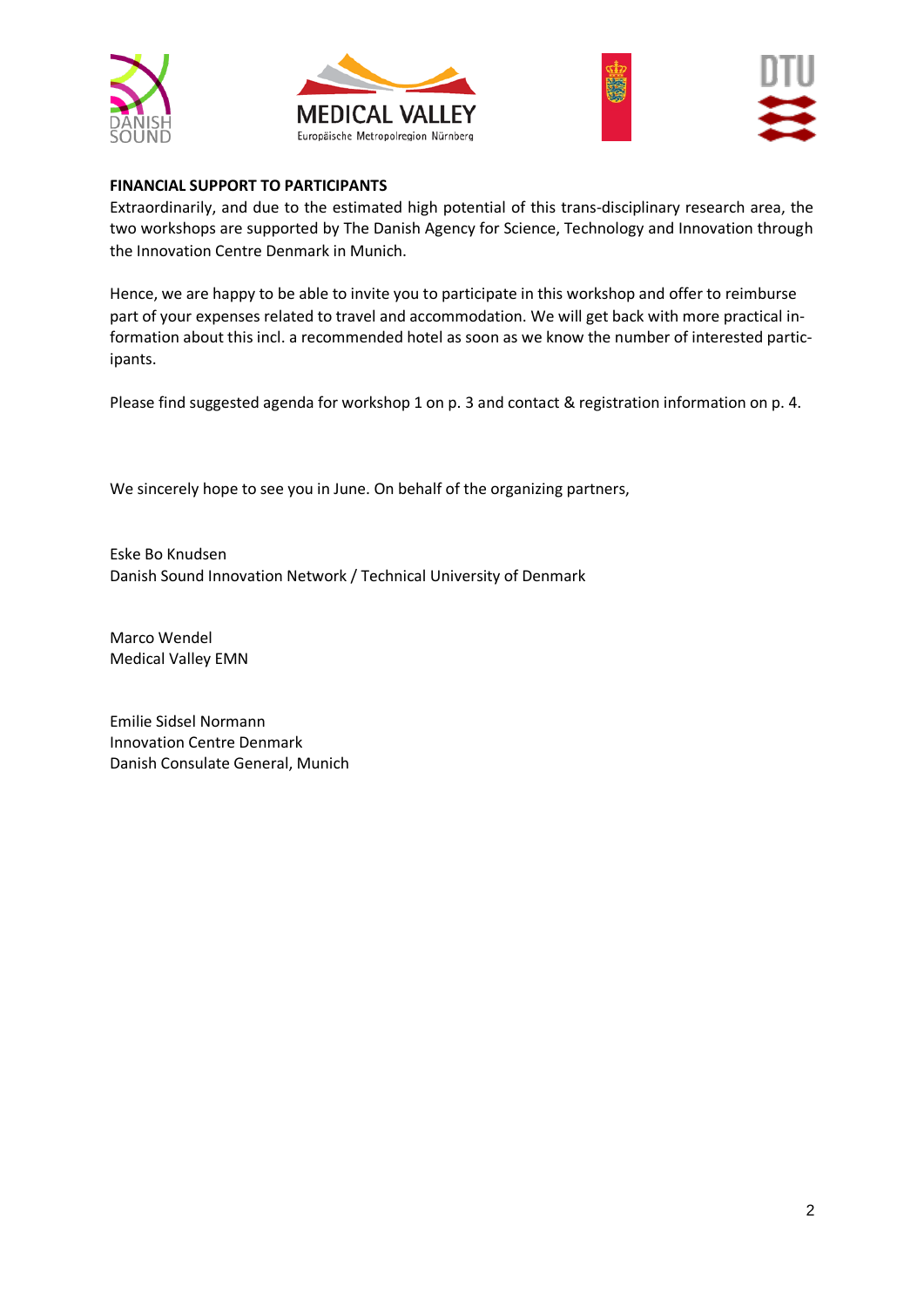







## **SUGGESTED AGENDA FOR WORKSHOP 1 (TBC)**

### **Venue: tbc, Munich Date: June 17th-18th or June 18th-19th (we will choose the option with most signups)**

### **Day 1**

|             | 16:30-17:00 Welcome and introduction to the workshop<br>Welcome by Danish Sound Innovation Network & Medical Valley EMN |
|-------------|-------------------------------------------------------------------------------------------------------------------------|
| 17:30-18:00 | Setting the scene on Horizon2020: general approach & key to success                                                     |
| 18:00-19:00 | Speed dating session                                                                                                    |
| 19:00-21:00 | <b>Networking Dinner</b>                                                                                                |
| Day 2       |                                                                                                                         |
|             | 08:30-09:00 Welcome coffee                                                                                              |
| 09:00-09:15 | Summary day 1 and presentation day 2 agenda                                                                             |
| 09:15-09:45 | Call topics in Work Program -2015                                                                                       |
| 09.45-10.15 | Looking at future priorities - Work Program 2016-2017 & beyond                                                          |
| 10:15-13:00 | Brokerage/match-making session based on priorities/topics of the call topics in Work<br>Program 2015 + 2016/2017        |
| 13:00-14:00 | Networking lunch                                                                                                        |
| 14:00-15:30 | Preliminary work on proposals (division of labor)                                                                       |
|             | <b>Group Session</b>                                                                                                    |
| 15:30-16:00 | Closure of the match-making session + work on proposals and preparation of next<br>steps before workshop 2 in September |
|             | <b>Groups Session</b>                                                                                                   |
| 16:00-16:30 | Summary of group sessions & discussion on next steps                                                                    |
| 16:30-17:00 | Wrap-up and conclusions                                                                                                 |